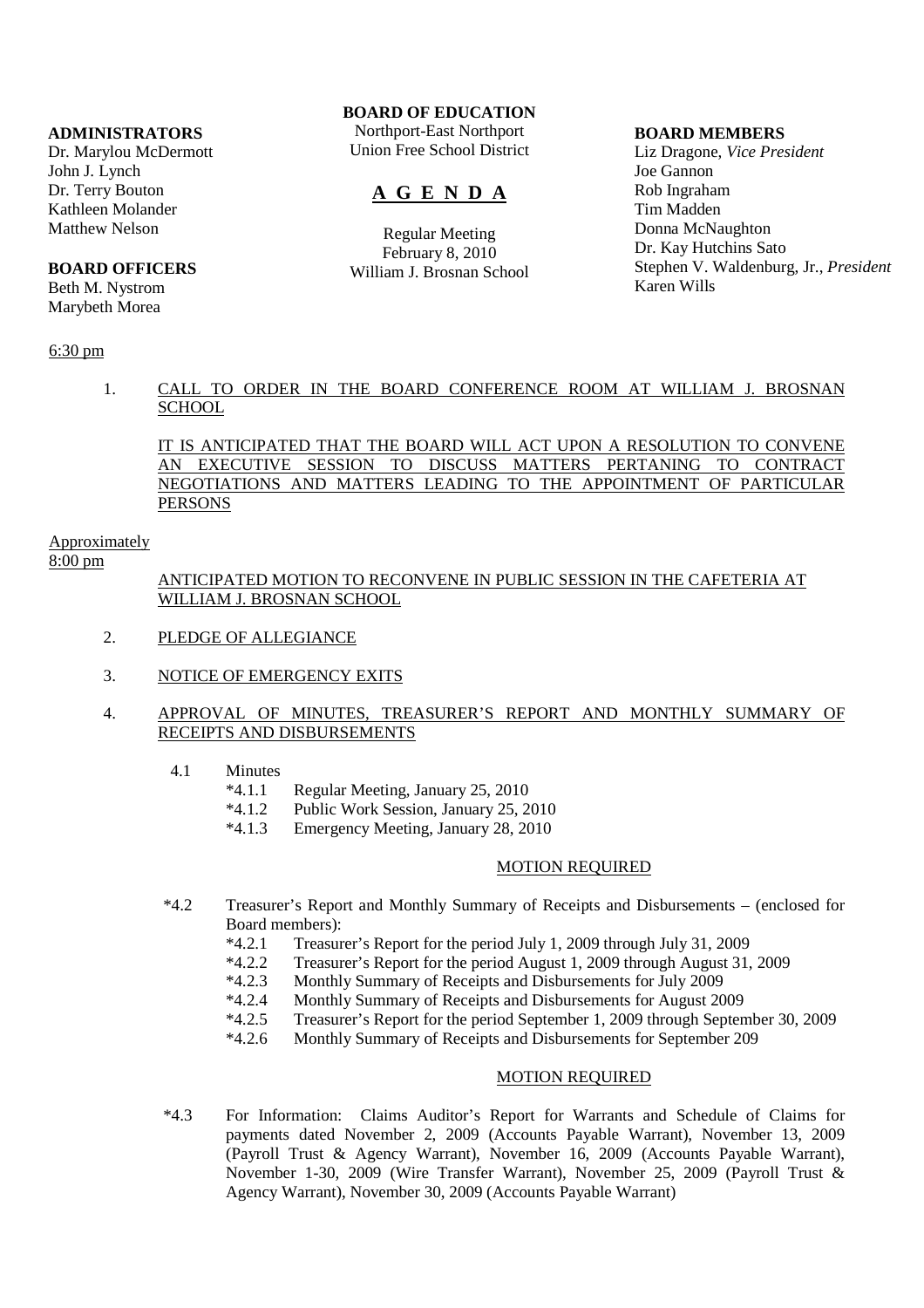### 5. SPECIAL REPORTS/ANNOUNCEMENTS FROM THE SUPERINTENDENT

- 5.1 Accomplishments of Staff and Students
	- \*5.1.1 Ms. Jennifer Nesfield, District Chairperson of World Languages, will introduce Marta Rodenko, World Languages Department Student of the Month.
	- 5.1.2 Mr. Don Strasser, Advisor to A Midwinter Night's Dream, will introduce the 2010 committee members who raised \$421,000 at this year's event. Vicki Arthur, John Attardi, Alanna Baldassare, Gina Borden, Dan Choe, Alyssa Clemente, Katherine Cryer-Hassett, Chelsea Culbert, Lexi Derasmo, Nikki Dondero, Taylor Engel, Katie FitzMaurice, Chrissy Garrecht, Kaitlyn Hansen, Lucas Hoffmann, Blair Ingraham, Nikki Khalouian, Nicole Knudsen, Jen Koniuk, Cynthia Kovacs, Kira Kowalchik, Dana Liu, Emily Marchesano, John Marino, Erin McNally, Kiera McNally, Kim Moran, Taylor O'Brien, Ryan Orent, Brittany O'Shea, Brittany Pagnotta, Rachel Reeves, Jason Rostkowski, Nicole Seitter, Jill Shotwell, Alexa Siragusa, Jackson Sirica, Kelley Stanford, Megan Urgiles, Kelly Ann Walley, Rachael Witrick
- 5.2 Review of Instructional Initiatives in the following areas:
	- \*5.2.1 World Languages and ELL Ms. Jennifer Nesfield presenting
	- \*5.2.2 Art Education Mr. Peter Falotico presenting
- 5.3 Board discussion and action to provide the Superintendent with direction for the development of the proposed budget for 2010-2011.

#### MOTION REQUIRED

\*5.4 For Information: Upcoming Meetings

# 6. COMMUNICATIONS

*Please Note: This is the opportunity for persons who had written letters to the Board to speak to the Board regarding the issues raised in their communications. Speakers are asked to keep their comments brief, and to speak for no longer than 5 minutes.*

- 6.1 The following communications were received regarding the budget:
	- \*6.1.1 Email from Mr. Jack Rooney to Members of the Board, received January 25, 2010
	- Email from Mr. Anthony J. Morreale to Dr. McDermott and Members of the Board, received January 27, 2010

## 7. PUBLIC PARTICIPATION

*Please Note: Community members are invited to share their questions, comments, or concerns with the school board. When speaking, citizens should state their name and address for the record and limit their presentation to 5 minutes. Where possible, the board will answer factual questions immediately. A written response may be provided when information is not available. If a response would involve discussion of board policy or decisions which might be of interest to citizens not present at the meeting, the board may place the item on a future meeting agenda*.

# 8. SUPERINTENDENT'S REPORT, GENERAL - FOR BOARD ACTION

8.1 Recommendation to approve the following Personnel Schedules: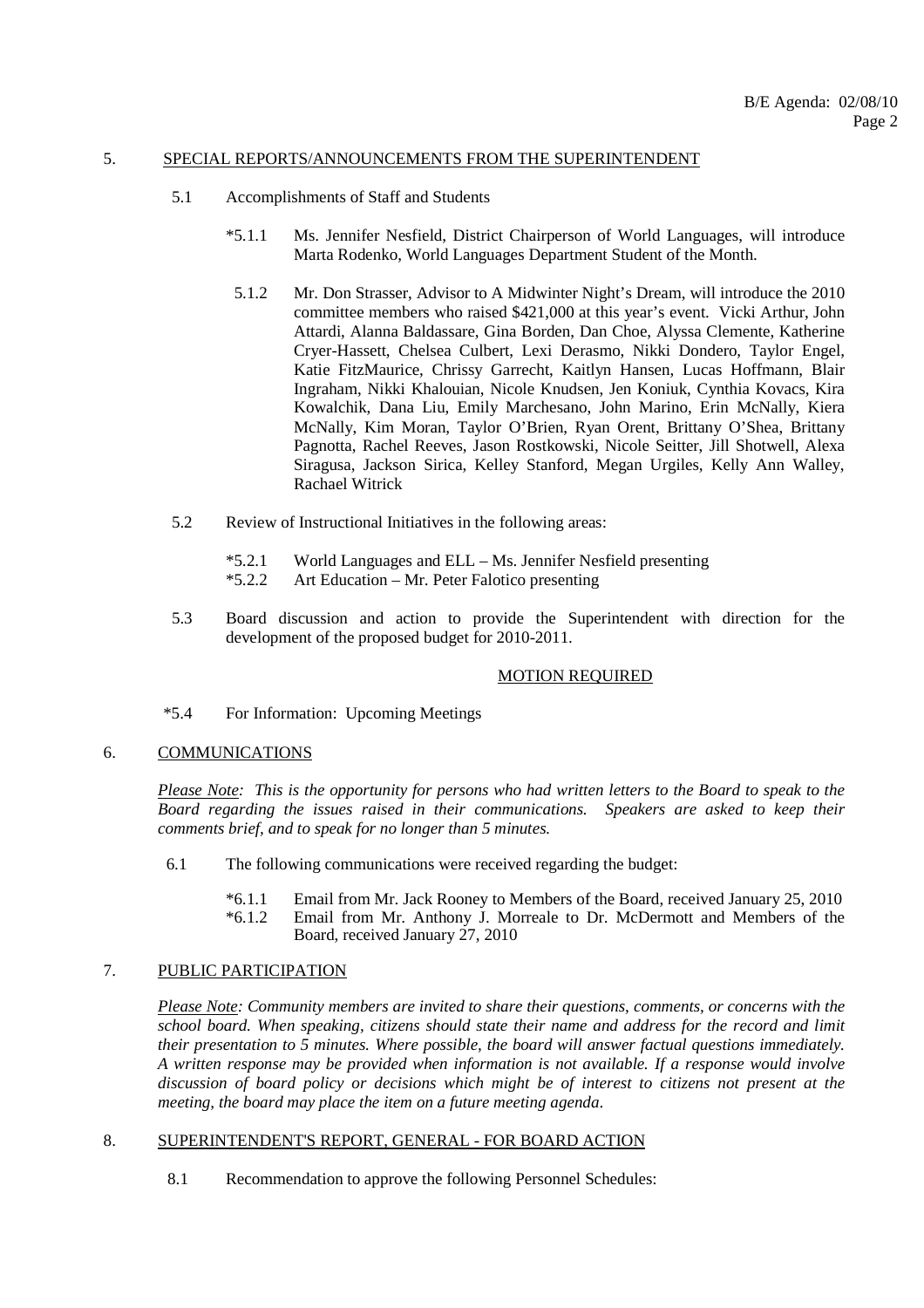| $*8.1.1$ | Schedule A | $\Delta \sim 10^{-1}$ | Certified Staff                |
|----------|------------|-----------------------|--------------------------------|
| $*8.1.2$ | Schedule C | $\sim$                | <b>Salary Transfers</b>        |
| $*8.1.3$ | Schedule D | $\sim 100$            | Extra Pay                      |
| $*8.1.4$ | Schedule J | $\sim$ $-$            | Committee on Special Education |
| $*8.1.5$ | Schedule K | $\sim 100$            | PDC NASA                       |
| $*8.1.6$ | Schedule L | $\omega_{\rm{max}}$   | PDC UTN                        |

## MOTION REQUIRED

8.2 Recommendation to receive for a first reading the following textbook:

 8.2.1 Earth Science The Physical Setting Thomas McGuire AMSCO Earth Science Grade 8 and 9

#### MOTION REQUIRED

- 8.3 Recommendation to delete the following policies:
	- \*8.3.1 Policy #4144/4234 *"Insurance Workmen's Compensation"*
	- \*8.3.2 Policy #6162.6 *"Evaluation of Pupil Work"*

## MOTION REQUIRED

- 8.4 Recommendation to approve requests for travel for students to countries outside of the United States during the 2009-2010 school year – (request enclosed for Board Members)
	- \*8.4.1 Czech Republic, Poland, Germany June/July 2010

#### MOTION REQUIRED

#### 9. SUPERINTENDENT'S REPORT, FINANCIAL - FOR BOARD ACTION

9.1 Recommendation to take specified action on the following BIDS:

#### EDUCATIONAL

\*9.1.1 Award – Musical Instrument Repairs

#### MOTION REQUIRED

- 9.2 Recommendation to receive the following donations to the District:
	- 9.2.1 \$25.00 from Mr. Douglas E. O'Loughlin to the Geraldine Wolf Welch Memorial Scholarship Fund
	- 9.2.2 \$4,000.00 from Mr. Steven L. Ingerman to the Henrietta Ackerly Memorial Scholarship Fund
	- 9.2.3 \$725.00 from various donors to the Robert Krueger Scholarship Fund
	- 9.2.4 \$25.00 from Joseph and Ann Bermudez and \$200.00 from John and Michelle DeFalco to the Michael Kauffman Memorial Scholarship Fund

## MOTION REQUIRED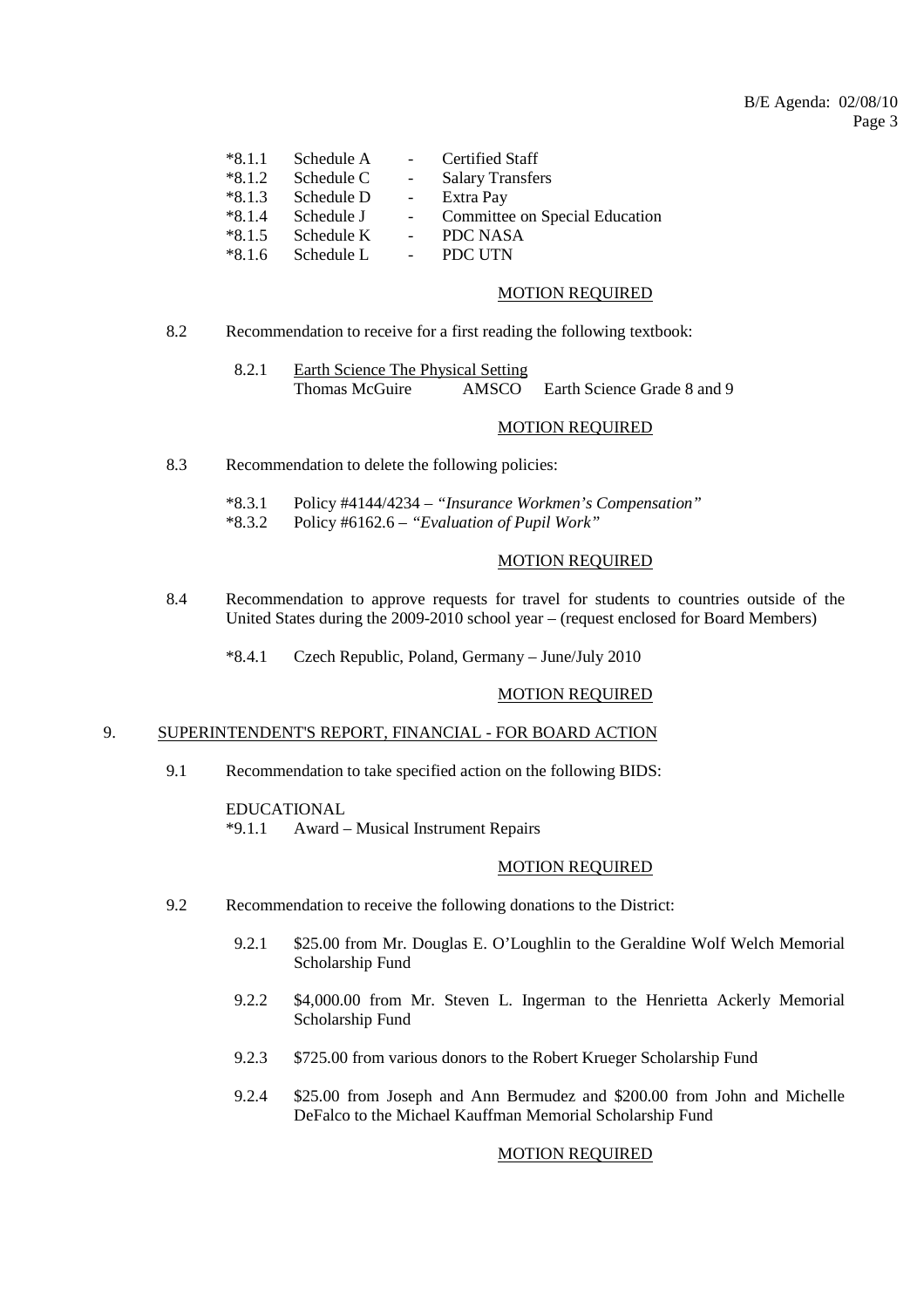\*9.3 Recommendation to authorize the administration to apply for a Toyota Tapestry Grant in the amount of \$10,000 to be used to conduct a geological investigation at East Northport Middle School cooperatively with William Floyd Middle School.

# MOTION REQUIRED

 \*9.4 Recommendation to approve 2009-2010 estimated non-resident tuition charges and the 2008-2009 actual non-resident tuition charges, identifying the amounts that will be charged to other school districts for any of their students who are enrolled in our district.

# MOTION REQUIRED

 \*9.5 Recommendation that the Board establish the 2009-2010 health service charge for out-ofdistrict students attending district non-public schools at \$717.89 per pupil and that the Superintendent be authorized to execute contracts with the school districts indicated in the attached memorandum in the amounts specified.

#### MOTION REQUIRED

- 9.6 Recommendation to authorize the Board President to sign a contract with the following district to provide Health Services for Northport-East Northport students attending school in that district during the 2009-2010 school year:
	- 9.6.1 Syosset Central School District, sixteen (16) students attending Our Lady of Mercy Academy and one (1) student attending St. Edward the Confessor School @ \$760.92, totaling \$12,935.64.

#### MOTION REQUIRED

 \*9.7 Recommendation to authorize the administration to apply for a Mentoring Partnership of Long Island Grant in the amount of \$2,000.00 to be used at Norwood Avenue School and \$3,000.00 to be used at Northport High School. The grants will be used to continue to expand a mentoring program benefitting families who are struggling due to a variety of crisis situations which have significant impact on the children, and for which the program is targeted.

#### MOTION REQUIRED

 \*9.8 Recommendation to approve transfer of general fund appropriations in the 2009-2010 budget

## MOTION REQUIRED

\*9.9 Recommendation to approve the Corrective Action Plan for the June 30, 2009 external audit

#### MOTION REQUIRED

## 10. SUPERINTENDENT'S REPORT - FOR INFORMATION ONLY

- $*10.1$  Schedule H Use of Facilities
- $*10.2$  Schedule I Home Instruction
- \*10.3 School Facility Report Cards